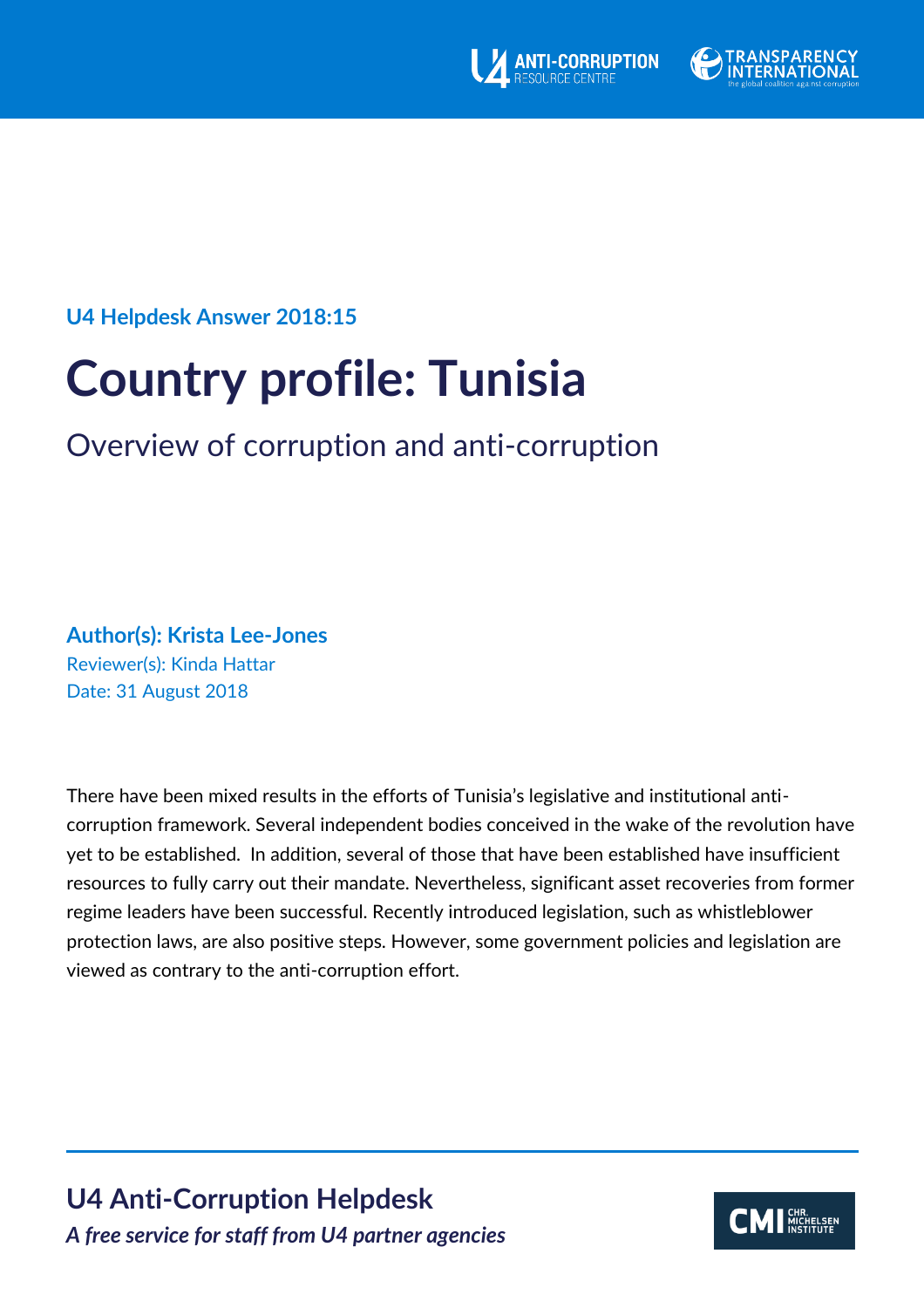# **Query**

Please provide an overview on the methods to counter corruption in Tunisia. What stakeholders exist (anti-corruption agencies, supreme audit institutions, law enforcement, the courts and the prosecution service, civil society, etc.), what are their respective mandates, and how successful are they in countering corruption?

# **Contents**

- 1. Overview of corruption in Tunisia
- 2. Main areas affected by corruption
- 3. Legal and institutional anti-corruption framework
- 4. Other stakeholders
- 5. References

# Overview of corruption in Tunisia

#### Background

The ousting of authoritarian President Ben Ali in 2011 ended more than five decades of authoritarian presidential regimes under the leadership of President Habib Bourguiba (1959–1987) and Ben Ali (1987–2011) (Bertelsmann Stiftung 2018). The post-revolution political transition that followed was marked by political crises, security failures and two political assassinations. The National Dialogue, initiated by civil society, produced a road map that paved the way for the installation of a technocratic government and oversaw the adoption of a new constitution in January 2014 (Bertelsmann Stiftung 2018).

Despite the changes put in place, there is a widely shared sentiment that the economic injustices of the Ben Ali era that motivated the revolution have not yet been tackled (Stroetges 2018). In January 2018, a fresh wave of protests erupted in response to the 2018 budget's subsidy cuts and tax increases.

# Main points

- Corruption is still prevalent in post-revolution Tunisia, although said to be democratised rather than centred around a few key individuals.
- Anti-corruption agencies have been established, but they lack the resources to effectively conduct their work.
- Important laws on access to information and whistleblowers have recently been passed. The effectiveness of these laws is yet to be seen.

### Extent of corruption

Throughout the authoritarian era, Tunisia was effectively a one-party state. Corruption was thus centralised around the regime's inner circle (Yerkes 2017). One study on state capture in Tunisia identified 662 firms owned by the Ben Ali family that were confiscated in the first anti-corruption efforts after the revolution (Rijkers et al. 2014). More than 30 members of the Ben Ali and the first lady's families have also been arrested.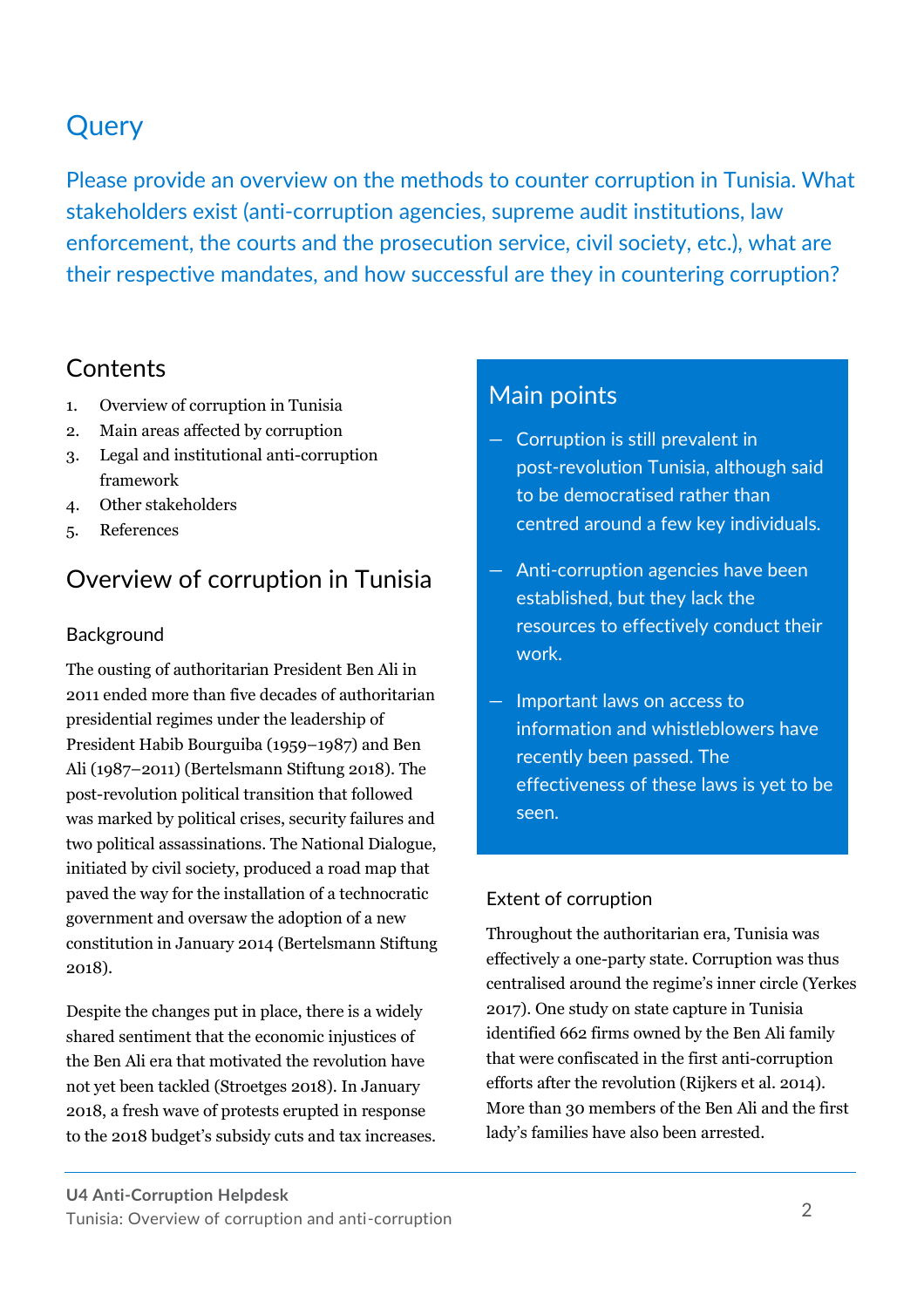Prime Minister Youseff Chahed made countering corruption a top priority upon taking office in August 2016 and stated that "corruption in our country [Tunisia] is widespread. It is rampant … Our goal is to tear apart the systems of corruption and the [three-part system of] terrorismcorruption-smuggling and tax evasion. It is observable everywhere. Especially in the regions" (Yerkes & Muasher 2017).

In May 2017, the government declared a "war on corruption" which saw the arrest of 15 high-profile individuals, the freezing of their bank accounts and the confiscation of their property (Yerkes & Muasher 2017; El Malki 2017). Although the stated desire to address corruption is welcomed, concerns have been raised about the detention of suspects incommunicado without access to lawyers or without informing families. There have also been reports of alleged trials before military courts (Human Rights Council 2018; Human Rights Watch 2017).

Despite prosecutions and arrests for corruptionrelated offences (International Crisis Group 2016), the overall level of corruption in Tunisia is perceived to have risen since the revolution. Seventy-six percent of respondents in the 2017 Carnegie Endowment for International Peace survey believe there is more corruption in Tunisia today than there was under Ben Ali (Yerkes 2017).

In 2016, Transparency International's Global Corruption Barometer found that 64% of Tunisians believe that corruption has increased a lot or somewhat over the past 12 months (Transparency International 2016b). A similar trend was observed in 2013, with 61% of respondents indicating that the level of corruption in Tunisia had increased a lot or somewhat over the previous two years (Transparency International 2013). Data from Tunisia has only been collected since 2013 so the

survey is unable to provide a comparison with public perceptions of corruption pre-revolution.

The latest (2018) Afrobarometer results similarly indicate that two-thirds (67%) of Tunisians believe corruption has increased "somewhat" or "a lot" over the past year, demonstrating no improvement in citizens' perceptions when compared to 2015 (64%). The proportion of citizens who say that corruption levels increased "a lot" grew from 42% in 2015 to 55% in 2018, a 13-percentage points increase in three years (Meddeb 2018). Ninety percent of Tunisian respondents in the 2016 Arab Barometer believe that corruption "pervades" government (Robbins 2016).

Interestingly, since 2012, Tunisia's Corruption Perceptions Index score has remained relatively stable. In 2012, Tunisia received a score of 41 out of 100 (Transparency International 2012). In 2016, Tunisia's score remained at 41 (Transparency International 2016b), increasing in 2017 by one point to a score of 42 (Transparency International 2018). It is not possible to compare these scores to pre-revolution perceptions due to changes in the methodology used to create the Corruption Perception Index.

Yerkes (2017) posits that the perception that corruption is increasing in Tunisia stems from several shifts in the awareness and nature of corruption. First, corruption is no longer a taboo topic. Second, since the revolution, corruption has been "democratised", a trend recognised by the head of the National Anti-Corruption Authority (INLUCC), Chawki Tabib (Yerkes 2017).

#### Perceptions regarding anti-corruption efforts

Most citizens do not believe the government is doing enough to reduce corruption in Tunisia. However, it is unclear whether perceptions are slowly improving or further worsening.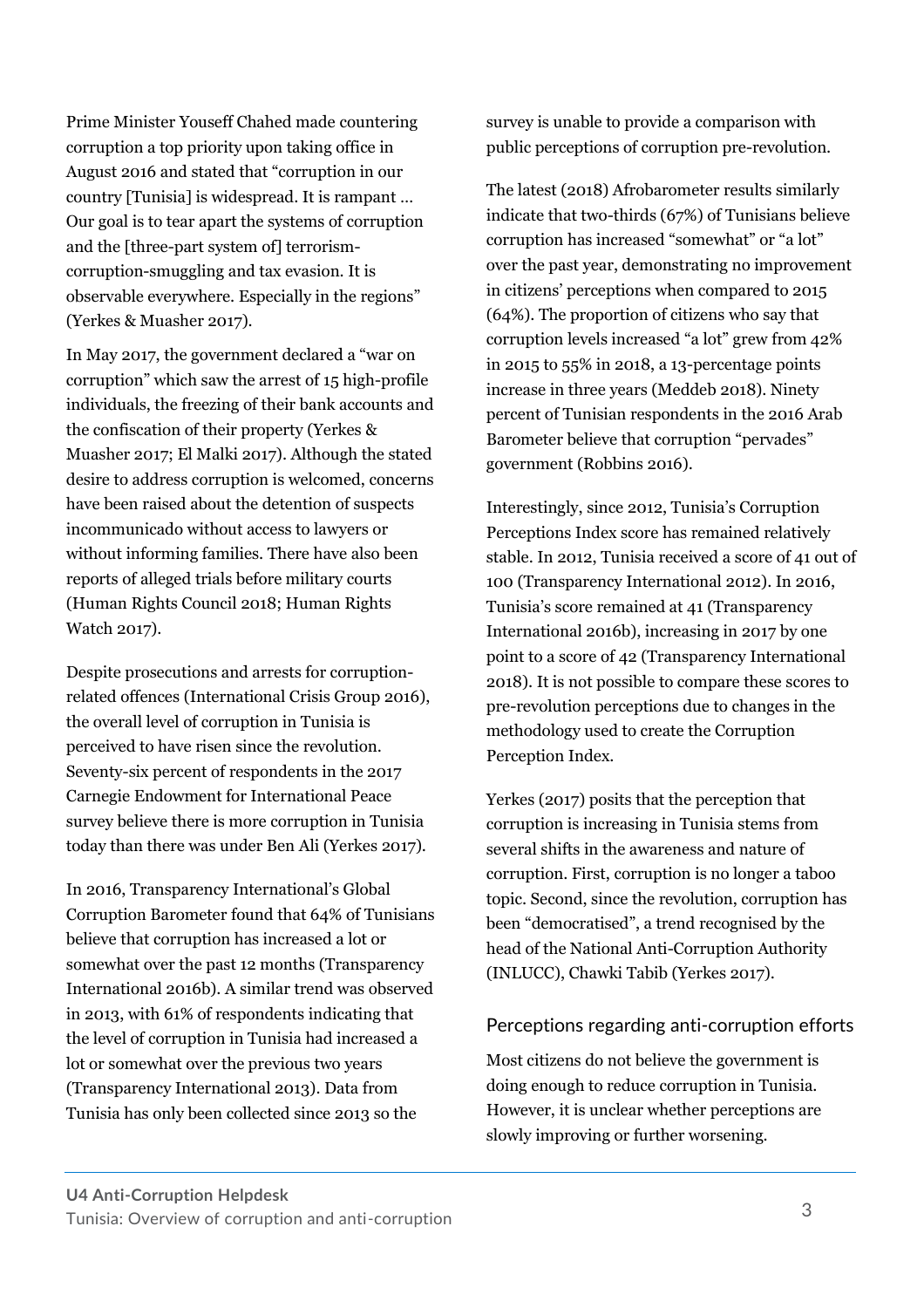Of the 2018 Afrobarometer respondents that stated there is corruption in the government, the percent that believe the government is working to root out corruption to a greater or medium extent has decreased from 65% in 2011 to 54% in 2013 and 42% in 2018 (Robbins 2016). In contrast, the proportion of respondents in the International Republican Institute's nationwide poll who feel that the government is doing a "somewhat good" job in fighting corruption increased by 11 points (from 27% to 38%) between April 2017 and November-December 2017. The proportion who think the government is doing a "very good" job similarly rose from 7% to 16% (International Republican Institute 2018).

According the latest Global Corruption Barometer, 71% of Tunisians agree that ordinary people can make a difference in countering corruption (Transparency International 2016b). The Afrobarometer also found that the 59% of Tunisians agree that citizens can 'make a difference.' However, this is a decline from 71% in 2015. In addition, 61% of those surveyed believe that people who report incidents of corruption risk retaliation. Forty-two percent also believe it is "not very likely" or "not at all likely" that authorities would take action if suspected corruption was reported to them (Meddeb 2018).

#### Democratisation of corruption

Since the ousting of Ben Ali, many commentators have reported that the problem of corruption has worsened. Whereas corruption used to benefit a tight circle around the president, it now encompasses a wider circle of thousands (Gall 2017). Over the last several years it has spread to large portions of the public sector in what has become known as the "democratisation of corruption", as crime bosses have paid for

influence in the media, political parties, the police and judiciary (Gall 2017).

Mungiu-Pippidi (2006) describes this as a move from a particularistic state where rulers, their families, and their cliques are unaccountable, and can seize the property of any of their subjects, to an intermediate regime of "competitive particularism" whereby the monopoly of power gives way, but the ensuing competition for power and spoils is not restricted by formal or informal constraints. Mungiu-Pippidi notes that "where political change has occurred through revolution, we might expect more accountability to follow, but this is often not the case". Because popular expectations change greatly once the traditional regime is gone, social acceptance of corruption is no longer the norm and forces within society start pushing for mechanisms to hold rulers accountable. Further, unlike in traditional societies, where only a small group of people are above the law, multiple groups now compete for this privileged position (Mungiu-Pippidi 2006).

# Main areas affected by corruption

According to the latest Afrobarometer results, Government officials and members of Parliament are perceived to be the most corrupt. Three in 10 Tunisians say "all" or "most" government officials (31%) and members of Parliament (30%) are corrupt. Judges and traditional leaders are rated the least corrupt; 16% of respondents say "all" or "most" are corrupt. Perceived corruption in Parliament and the Presidency has increased by 13 and 7 percentage points, respectively, compared to 2015 (Meddeb 2018).

#### Public administration

Although petty corruption was an issue prior to the revolution, a number of reports find that petty graft has continued to hamper Tunisia's economy since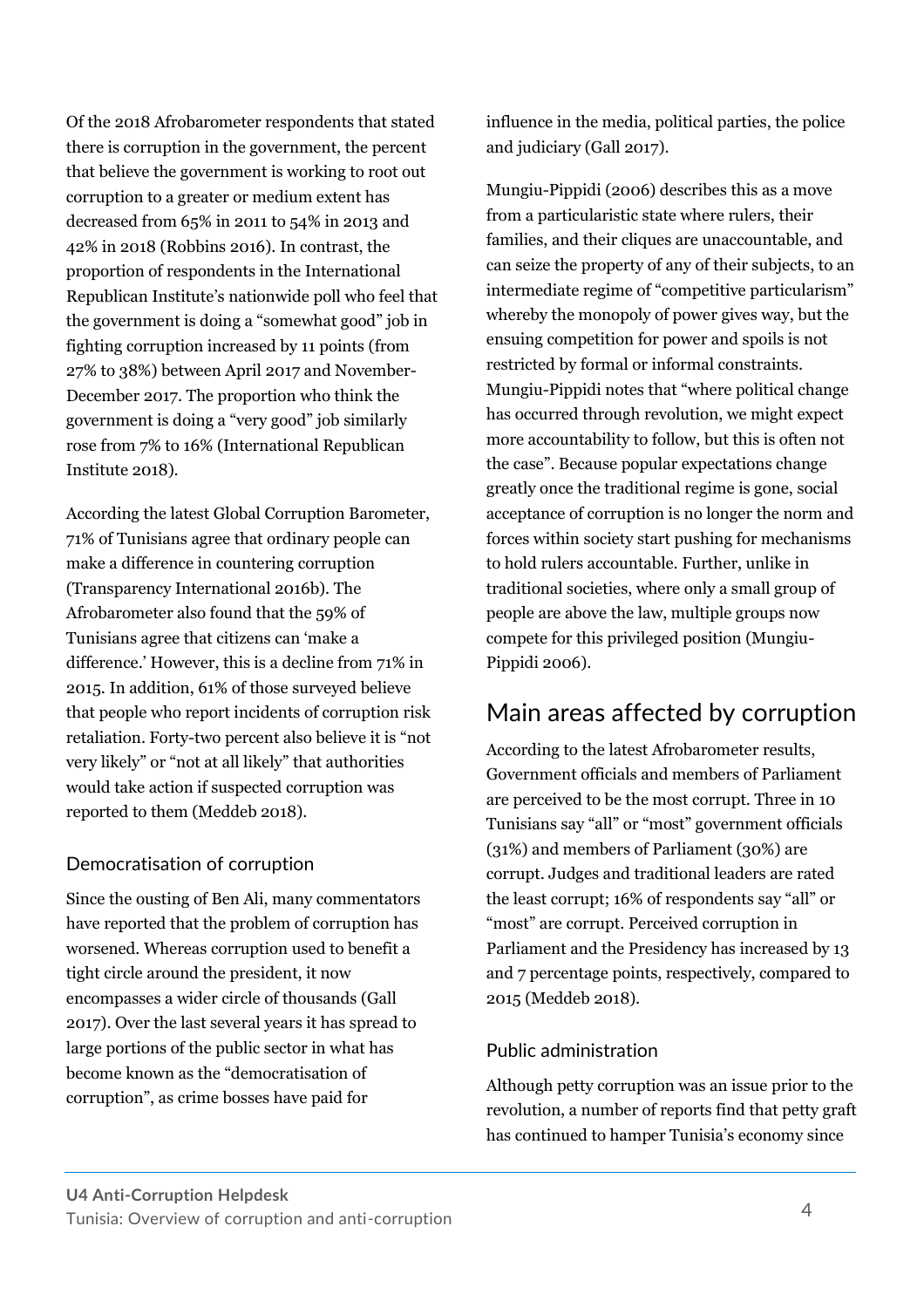the revolution. According to the Tunisian Association for Public Auditors, at least 450 million dinars (US\$230 million) in bribes were paid to state employees in 2013 alone (AFP 2017). The most serious abuse is within public institutions and involves hundreds of civil servants and members of the administration, as well as officials in Tunisia's maritime ports and customs areas (Gall 2017).

The 2016 Global Corruption Barometer (GCB) found that around one in ten (9%) of public service users paid a bribe during the 12 months prior to the survey (Transparency International 2016b). Similarly, the results of a survey by the International Republican Institute in 2017 reveal that 17% of respondents personally experienced corruption by hospital staff, 13% by traffic police, 8% by the courts, 8% by public schools and 6% by private businesses (International Republican Institute 2017). These bribery rates, while significant, are much lower than those in other countries in the region as shown by the GCB results in Morocco, Sudan and Egypt, where bribery rates stand at around 50%, and Yemen where 77% of GCB respondents that had been in contact with a public service reported having paid a bribe.

Between 2011-2016, an estimated 7,000 to 9,000 civil servants have been prosecuted and 600 imprisoned, the majority for corruption-related offences (Yerkes & Muasher 2017; International Crisis Group 2016).

#### Public contracting

According to the president of the Authority for Good Governance and the Fight against Corruption, INLUCC, corruption and mismanagement cost Tunisia 2 billion Tunisian dinars (over US\$800 million) in the area of public procurement alone, a sum equivalent to four percentage points of GDP growth (Stroetges 2018).

In June 2017, in the first weeks of the 'war on corruption', the prime minister conducted a surprise visit to the Port of Rades. Days later, Tunisian authorities arrested 21 customs officials and referred an additional 35 to a disciplinary tribunal (Gall 2017; Yerkes & Muasher 2017).

#### **Judiciary**

The judiciary is also reportedly affected by corruption. While media reports on corruption prompt government action and cases from the Ben Ali era have been well documented, this has so far largely failed to translate into rigorous prosecutions (Bertelsmann Stiftung 2018). In addition, although the 2014 constitution provides for judicial independence, in practice the government continues to assert influence over court cases (GAN Integrity 2017). In 2012, 81 judges were arrested on accusations of corruption (Yerkes & Muasher 2017).

In 2018, the World Economic Forum ranked Tunisia's judicial independence as 70 out of 137 countries. Its value increased from 3.6 in 2015 (World Economic Forum 2015) to 3.8 in 2018 (World Economic Forum 2018), with higher values indicating a more desirable outcome.

### Legal and institutional anticorruption framework

Tunisia ratified the United Nations Convention Against Corruption (UNCAC) in 2008. It is also a signatory to the African Union Convention on Preventing and Combatting Corruption. However, the convention has not yet been ratified by the National Constituent Assembly. Tunisia is also not yet a party to the OECD Anti-Bribery Convention.

The government joined the international Open Government Partnership in 2014 with a promise to increase transparency. Progress on its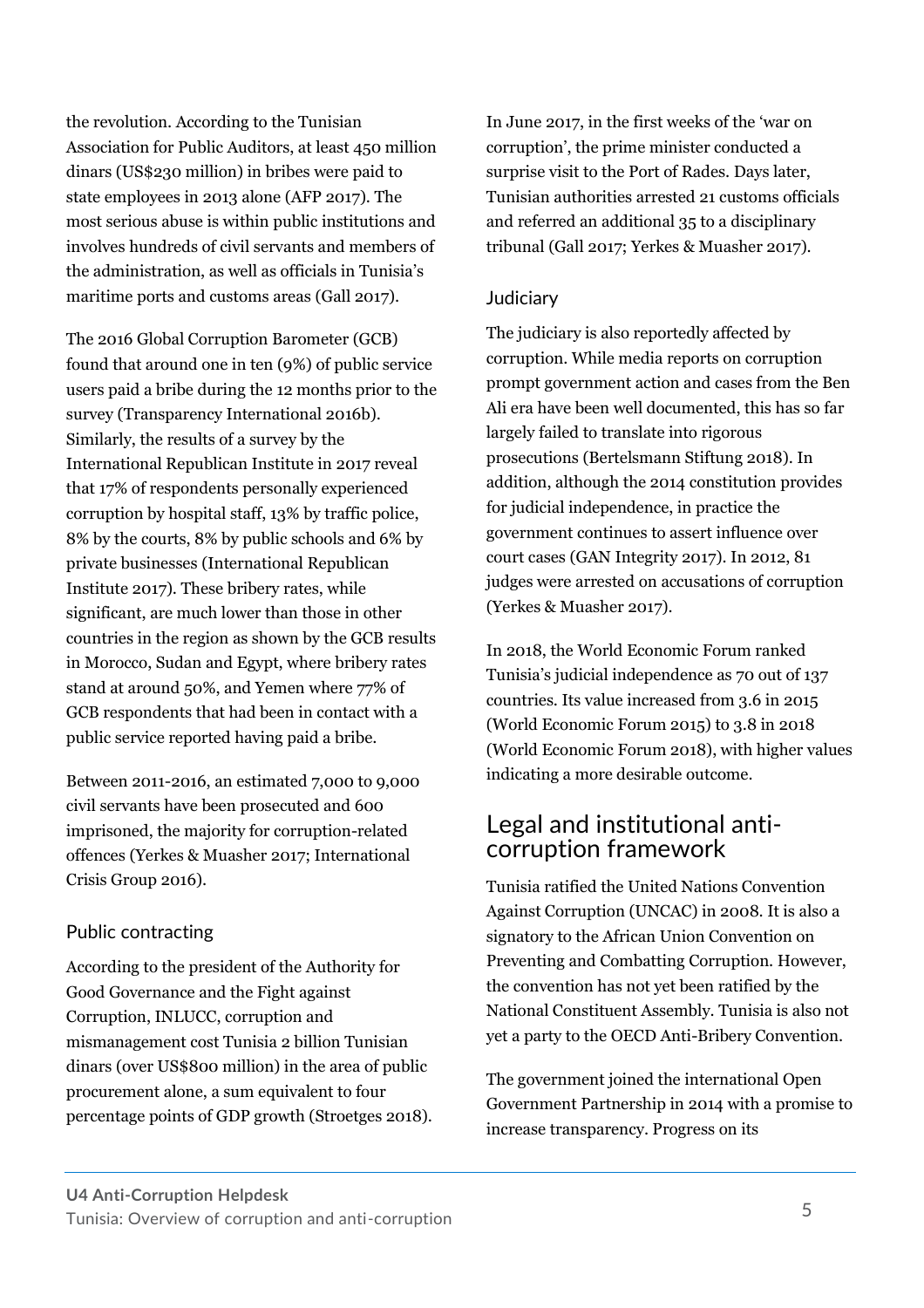commitments can be tracked online. In 2016 a national anti-corruption strategy was adopted. There has also been progress on legal frameworks, including the introduction of a new law that protects whistleblowers. Civil society advocacy is widely attributed for significantly contributing to this progress (Stroetges 2018).

Several official and non-official bodies have been created since 2011 to both address past transgressions and prevent future ones. However, the primary anti-corruption bodies lack the financial and human resources to effectively carry out their mandates (Yerkes & Muasher 2017).

#### Legal framework

The 2014 constitution enshrines principles and institutions that guarantee a level of open government and integrity. Article 10 of the constitution establishes that the Tunisian state should have mechanisms in place to counter corruption. Article 15 establishes that the public administration should be submitted to the rules of transparency and integrity while Article 32 guarantees the right of access to information for all Tunisian citizens. Article 130 constitutionalises the National Authority for the Fight against Corruption, which represents significant progress in reducing the potential vulnerability of institutions working on transparency and anticorruption.

#### **Civil service law**

Tunisia's Civil Service Law states that public servants should refrain from becoming involved in anything that could compromise the dignity of the public service (Article 3) and from having personal interests that could unduly influence their independence (Article 5). Article 82 restricts public servants from engaging in employment related to their public functions after leaving office, without

setting a fixed duration for this ban (OECD 2016). Tunisia has also developed a code of conduct for public officials.

#### **Asset declarations**

Tunisia has had a system for asset declarations since 1987 (OECD 2016). However, this system was criticised for omitting members of parliament; for having no oversight or public transparency; and for having no sanctions for false declarations.

The 2014 constitution asset declaration provisions are much broader. Article 11 states that "[p]ersons who occupy the posts of President of the Republic or Prime Minister, membership of the Government, membership of the Chamber of the People's Deputies, membership of any independent constitutional body or any official higher function shall declare their earnings according to the regulations established by law" (Transparency International 2016a). However, while the constitution requires that senior public officials and parliamentarians declare all their assets when they take office, only 26 of 217 parliamentarians and none of the serving ministers have made a public disclosure of all their assets (Yerkes & Muasher 2017).

#### **Access to information**

A freedom of information law was passed by the parliament in March 2016, implementing the constitutional right to information access in Article 32. The law requires the establishment of an Access to Information Authority (Instance d'accès à l'information). However, in January 2017, Prime Minister Yousef Chahed faced criticism over a circular that prescribes that all civil servants (except media spokespersons) request permission from their superiors before passing on information to journalists (Bertelsmann Stiftung 2018). The Global Right to Information ranking scores Tunisia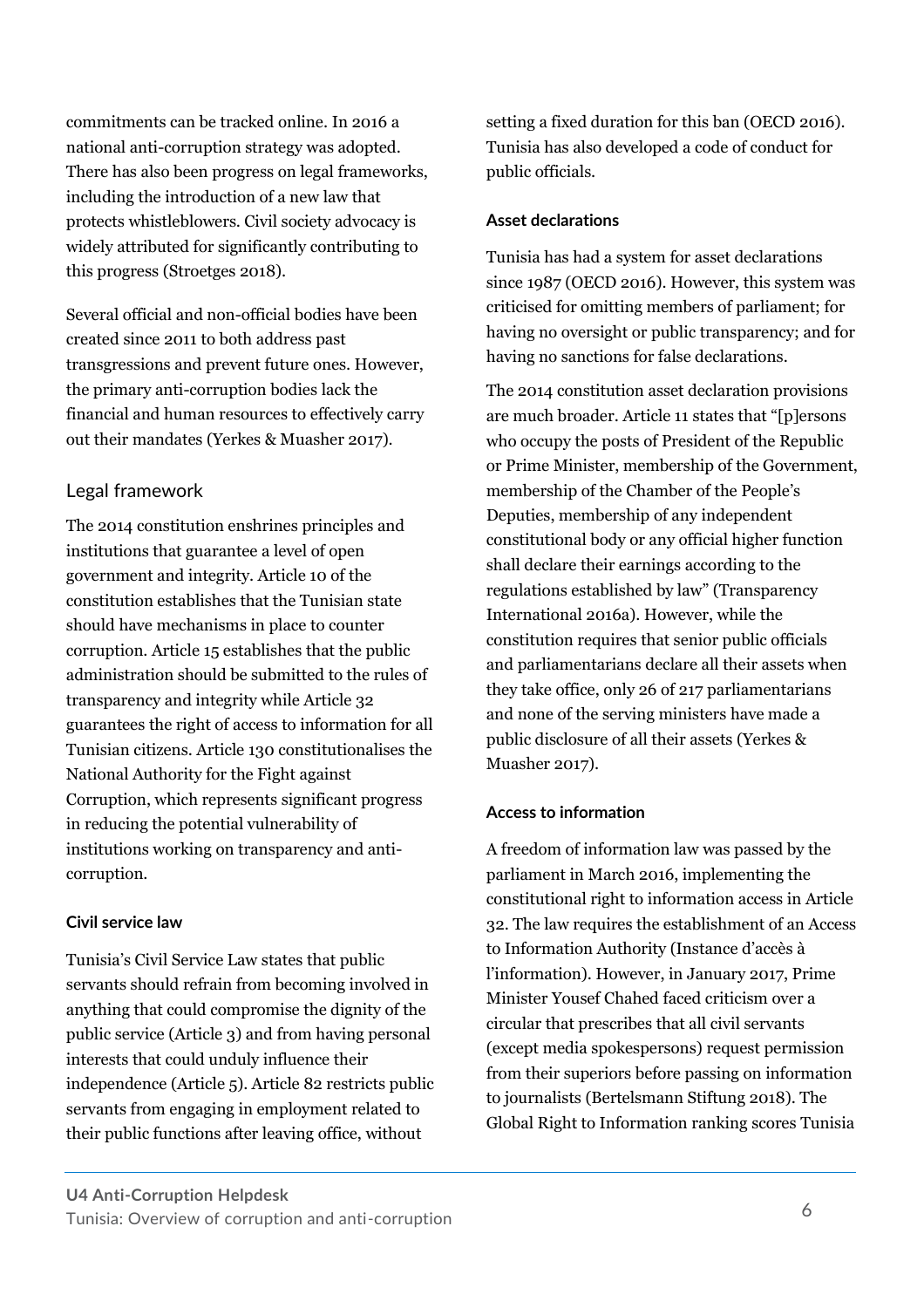5 out of a possible 6 for access to information (Global Right to Information 2016).

#### **Whistleblower protection**

The risks to whistleblowers in the Middle East and North Africa region are considered to be threats to income, life and personal safety, with risks to physical safety particularly acute in Tunisia (Transparency International 2015c). In March 2017, Organic Law No.10 on corruption reporting and whistleblower protection was passed. The law sets out the mechanisms, conditions and procedures for denouncing corruption and protecting whistleblowers as well as the necessary penalties against any person who proposes to reveal the identity of a whistleblower (Middle East Monitor 2017). For public servants, the new law also guarantees that whistleblowers are protected against possible retaliation by their superiors (US Department of State 2018).

#### Institutional framework

Several institutions are engaged in Tunisia's anticorruption efforts. According to Tunisian authorities reporting under the UNCAC review process, the various anti-corruption bodies receive adequate training and resources and are sufficiently independent (Implementation Review Group 2015). However, other reports suggest that some of these institutions are under-resourced and unable to manage current workloads.

#### **Truth and Dignity Commission (Instance Vérité et Dignité)**

The effort to provide justice for victims of corruption during the pre-revolutionary period has been carried out through Tunisia's official transitional justice process. The Commission of Inquiry into Misappropriation and Corruption, established to deal with corruption and

embezzlement under Ben Ali, received about 10,000 complaints between February and August 2011, which it referred to the courts. Following this, on 24 December 2013, an organic law created the Truth and Dignity Commission (Instance Vérité et Dignité (IVD)) to investigate economic crimes and human rights violations committed between 1955 and 2013 (Yerkes 2017).

IVD is financially and administratively independent, comprising 15 members selected by a parliamentary committee. It can arbitrate, conduct criminal investigations and employ specialised courts to investigate serious violations of human, political, social and economic rights. One primary goal of the transitional justice process is to "reflect on what happened in order to put in place strong guarantees of non-repetition [measures to prevent past crimes and rights violations from recurring]" (World Policy 2017).

IVD has served as a repository for numerous cases of alleged financial crimes (for example, corruption and socioeconomic marginalisation, such as accusations that the Ben Ali government deliberately underdeveloped certain regions). Since its inception, IVD has received 2,700 requests for arbitration in financial cases (Guellali 2017).

One of the most powerful IVD testimonies came from Imad Trabelsi, a nephew of the former first lady Leila Trabelsi. He testified about corruption, noting the role of customs officials, senior officials, and government ministers in enriching himself and his family and described paying bribes of as much as US\$12,000 (Yerkes & Muasher 2017).

On 13 September 2017, the Law on Administrative Reconciliation was passed. The law as passed provides amnesty for civil servants who could argue that they had no choice but to obey their superiors' orders for fear of retribution (Yerkes & Muasher 2017). The law also held that former civil servants who had not been directly involved in political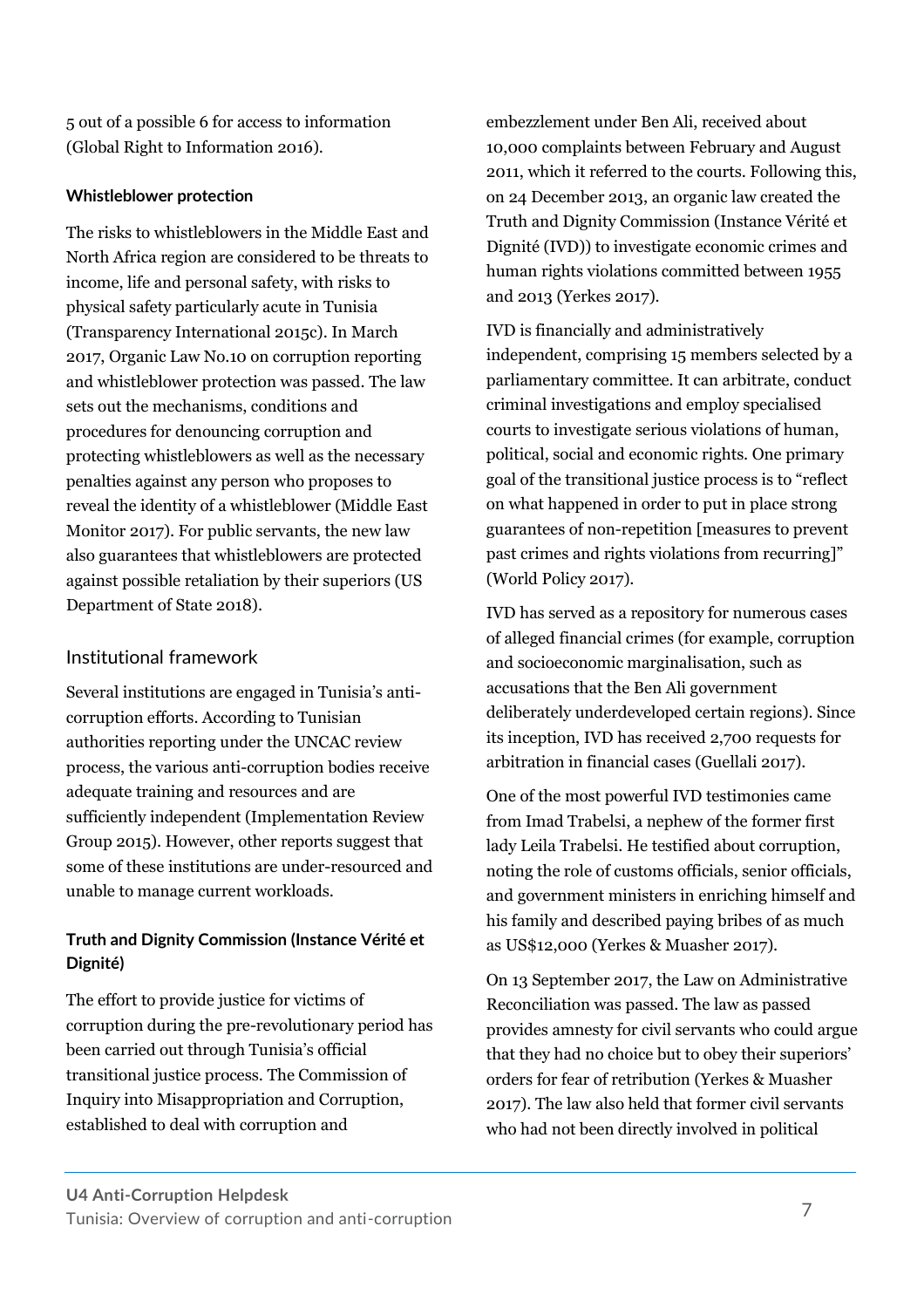crimes or corruption could not be held responsible for their actions under the dictatorship (Blaise 2018).

Members of the IVD said this contradicted their mission, which was to hold the accused accountable before the Tunisian public. The reconciliation law does not oblige them to make public apologies or to publicly reveal their crimes. The head of investigations for the IVD, Oula Ben Neima, said that "A lot of the accused stopped coming to the Truth and Dignity Commission after the law passed … They saw an opportunity to get an easy pass" (Blaise 2018).

Passage of the law has also drawn widespread criticism from civil society, as well as some opposition parties in the parliament (Yerkes & Muasher 2017). For example, Human Rights Watch claims that the law allows information about corruption cases to be hidden "in contravention of the principles of transitional justice" (Stroetges 2018).

The IVD's four-year mandate expired on 31 May 2018. Parliament had the option in March to prolong the IVD's mandate for another year. However, it voted against it (Blaise 2018; Smith 2018). The government granted IVD an extension until the end of 2018 to wrap up its work (Blaise 2018).

#### **Anti-corruption authority**

A temporary anti-corruption body was put in place immediately after the revolution of 2011 – the Ad-Hoc National Commission for Investigating Cases of Corruption and Embezzlement – to investigate corruption under the Ben Ali regime. This body was institutionalised by the 2014 constitution, which established the Authority for Good Governance and the Fight against Corruption (Instance nationale de lutte contre la corruption – INLUCC). The

INLUCC's general mission is to act as support to counter corruption, in part by preventing, detecting and investigating independent cases of corruption in the public and private sector.

INLUCC has received 11,000 cases. It has examined almost 5,300 of them and has investigated around 5,200. Roughly 2,400 cases have been referred to the various state ministries and organisations concerned, and 400 major cases to the courts (Danish Institute of Human Rights 2018).

INLUCC is under-resourced and understaffed to deal with the thousands of cases before it (Bertelsmann Stiflung 2018). According to its 2016 Annual Report, 1,729 of all complaints received were related to corruption. Owing to capacity constraints, the authority managed to hand over only 94 of those complaints for prosecution in 2016. In July 2017, the president of the commission, Chawki Tabib, testified before parliament's Finance, Planning and Development Committee that the budget (less than 2 million dinars or US\$820,000) was insufficient to carry out its mandate to conduct investigations, support civil society and put in place a research centre (US Department of State 2017).

Even where cases were processed effectively by INLUCC, the judiciary has failed to prosecute them (Stroetges 2018).

#### **National Instance of Good Governance and the Fight Against Corruption (IBGLCC)**

Organic law no. 2017-59 of 24 August 2017 on the Good Governance and Anti-Corruption Instance (Instance de la bonne gouvernance et de la lutte contre la corruption, IBGLCC) was passed by Parliament on 19 July 2017. A claim of unconstitutionality was subsequently filed. However, it was found that the bill did not breach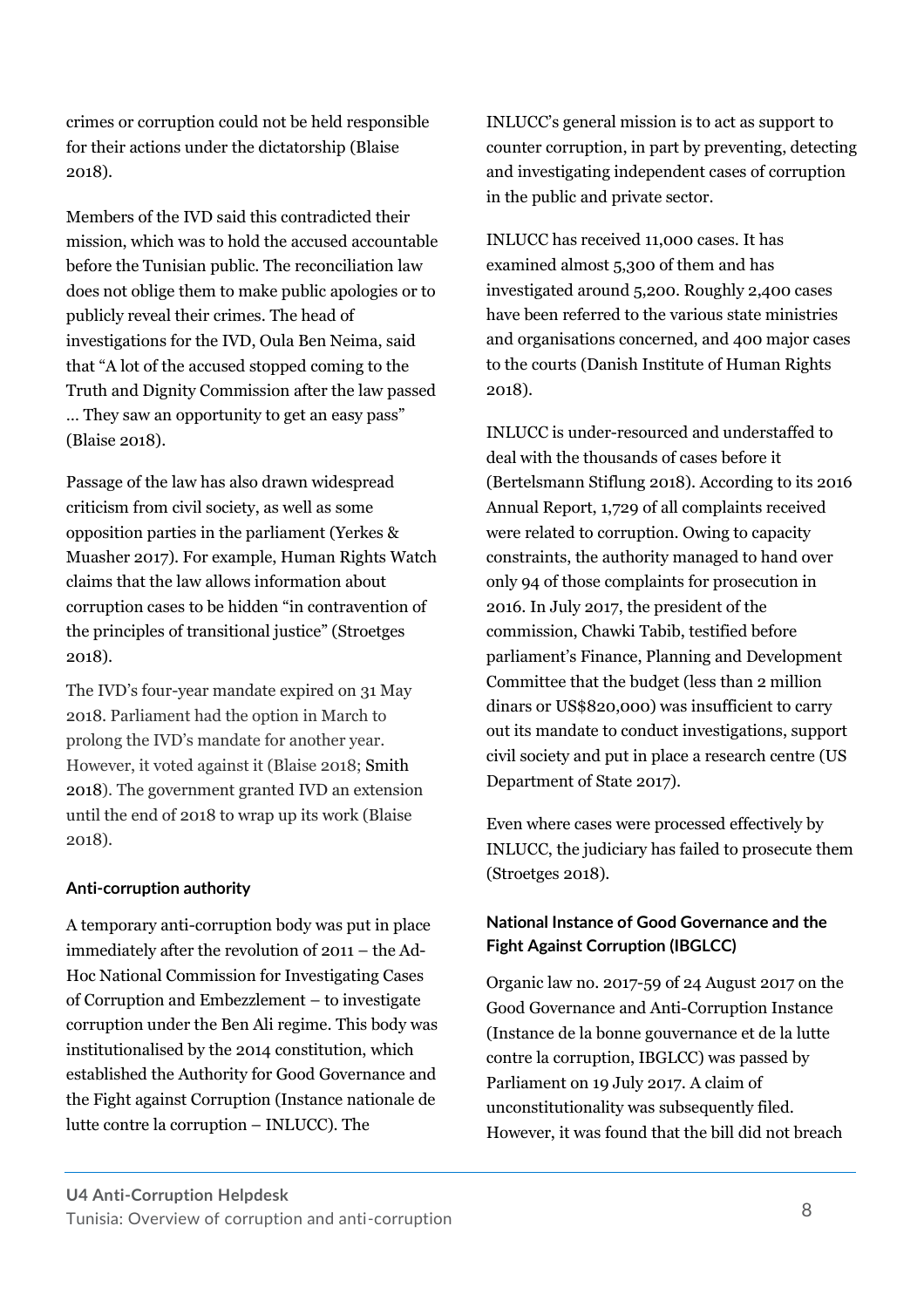the constitution and the law was promulgated on 24 August 2017 (Danish Institute of Human Rights 2018).

To consolidate the principles of transparency, integrity and responsibility, the IBGLCC was enshrined in the constitution. Article 130 of the constitution establishes the mandate, duties and composition of this body. It has been given responsibility for ensuring good governance as well as anti-corruption measures. The legislature has granted the IBGLCC a range of prerogatives (art. 16 to 18) that enable it to conduct inquiries, investigate cases, summon the persons concerned and refer matters to the courts where necessary. However, these powers are exercised by the Instance under the oversight of the judiciary (Danish Institute of Human Rights 2018).

The Commission's council is formed of nine members: four representatives from the legal profession; two representatives of professions related to taxation and accounting; a specialist in the social sciences; a communications specialist; and a representative of associations working to combat corruption and promote good governance. The law on the IBGLCC does not give details of rules on the Instance's budget, accounting, transparency or accountability. All these issues must be addressed by the future law on common provisions for independent constitutional bodies (Danish Institute of Human Rights 2018).

Thirty candidates are running for seats with the IBGLCC. As of June 2018, these members had not yet been elected (WMC 2018). Tunisia has reported that once appointed, the executive committee of the High Authority can rely on the staff and resources of the current National Authority to Fight Corruption (INLCC) (IMF 2018).

#### **Asset Recovery Committees**

A policy of administrative confiscation was introduced in March 2011, with: a) the imposition of confiscation measures targeting the personal and real property of the former President, his wife Leïla Trabelsi, and their close relatives based on the adoption of the decree-law of March 14, 2011 (Decree-Law 13-2011); b) the creation of a Confiscation Commission (Decree-Law 13-2011, Article 3); c) the creation of a National Committee for the Recovery of Ill-Gotten Gains Held Abroad pursuant to Decree-Law 2011-15 of March 26, 2011; and d) the creation of a National Commission for the Management of Confiscated or Recovered Assets and Funds on behalf of the State pursuant to Decree-Law 2011-68 of July 14, 2011 (MENA FATF 2016).

Immediately after the revolution, the Tunisian authorities established the semi-independent Asset Recovery Committee, which is composed of officials from the Ministry of Foreign Affairs, the Central Bank, the Minister of Justice and Human Rights and lawyers (Transparency International 2016a). Additionally, in March 2012 anticorruption officials were placed in every public institution, including every ministry, to ensure that anti-corruption measures are embedded across the government.

Tunisia has also confiscated a significant amount of assets through its nationalisation law. The confiscation by decree involved 114 individuals— Ben Ali, his family, his in-laws (the Trabelsi family), and others close to him. It covers the period from 1987 until the revolution and has seized 550 properties, 48 boats and yachts, 40 stock portfolios, 367 bank accounts and at least 400 enterprises at an estimated value of US\$13 billion (Rijkers et al 2014; Yerkes & Muasher 2017).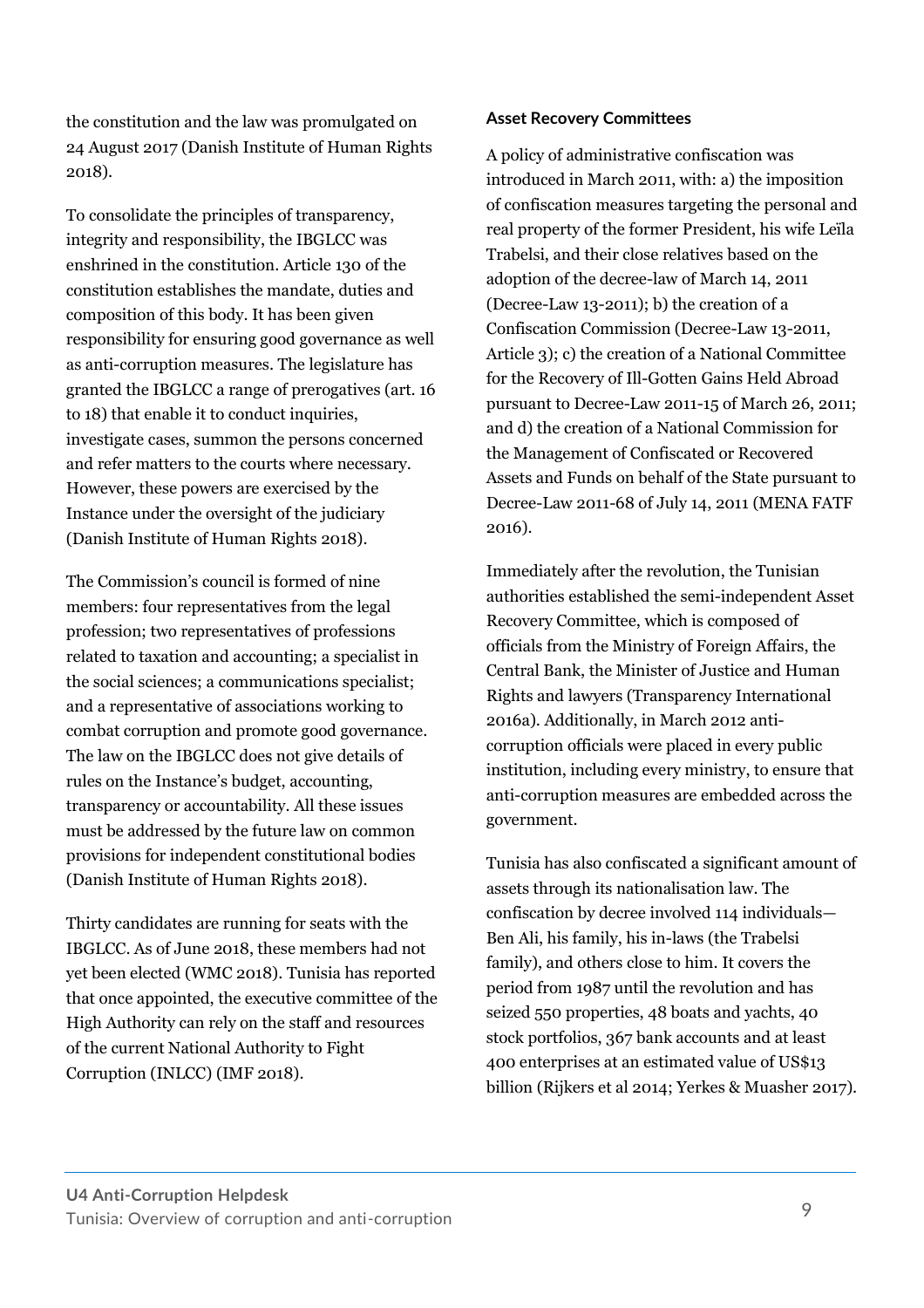Freezing and returning stolen assets deposited abroad has been more challenging. It is estimated that up to US\$42 billion of assets were misappropriated and siphoned abroad by Ben Ali and others. Despite concerted efforts, only a few stolen assets have been repatriated – including US\$28.8 million held by the former president's wife in a Lebanese bank account (Transparency International 2016a).

#### **Higher Council for the Fight against Corruption and for Asset Recovery and State Property**

The Higher Council for the Fight against Corruption and for Asset Recovery and State Property was created by Decree No. 1425 of 31 August 2012. The Higher Council is an official advisory and coordination body created to follow up on the work of the various committees and bodies charged with recovering assets and illgotten gains from the previous regime (OECD 2016). Specifically, the Higher Council's board is charged with monitoring and coordinating the various government programmes that work to counter corruption, proposing solutions to the challenges faced by these entities, suggesting legal mechanisms to ensure their proper functioning, and putting forward proposals to ensure the proper management of property and assets that have been confiscated (OECD 2016).

#### **Audit court**

The audit court is Tunisia's supreme audit institution. It is external to the executive and legislative branches and is in charge of controlling public finances (OECD 2014). Its activities include jurisdictional competence, conformity control, financial and performance audits, as well as the assessment of public strategies and programmes. It can also audit the accounts of international institutions or organisations that provide money to the Tunisian government. In addition, it is the

depository of the asset declarations of members of government and of several categories of public servants (OECD 2014). The audit court is also charged with assisting the legislative and executive powers to oversee the execution of the budget law and the annual budget closing.

#### **Supreme Judicial Council and Constitutional Court**

During the former regime, the judiciary was under the control of the executive. In 2016, a law was passed to establish the Supreme Judicial Council. The Supreme Judicial Council is intended to be an independent body that a) guards the independence of the judiciary by overseeing its administration and appointments and b) advises legislators about judiciary reforms. In addition, the constitution requires that a Constitutional Court be established. A twelve-member court is to be formed, consisting of four members elected by the Supreme Judicial Council, four members elected by the president and four members elected by the parliament (Article 118 Constitution).

The Supreme Judicial Council remains inoperative, as the law establishing it has been declared unconstitutional. Despite a constitutionally mandated deadline (Article 148(5) of the constitution) in 2015, the Constitutional Court has also not yet been established (Bertlesmann Stiftung 2018). This delay has interfered with the functioning of the Tunisian judicial system.

#### **Financial judicial pole**

Established in 2012, the financial judicial pole at the Court of Appeal was created by a ministerial memorandum to investigate, prosecute and adjudicate corruption cases. It was empowered in November 2016, with the passage of Basic Law 57 of 2016 formalising the creation of the financial judicial pole to oversee complex financial and economic crimes.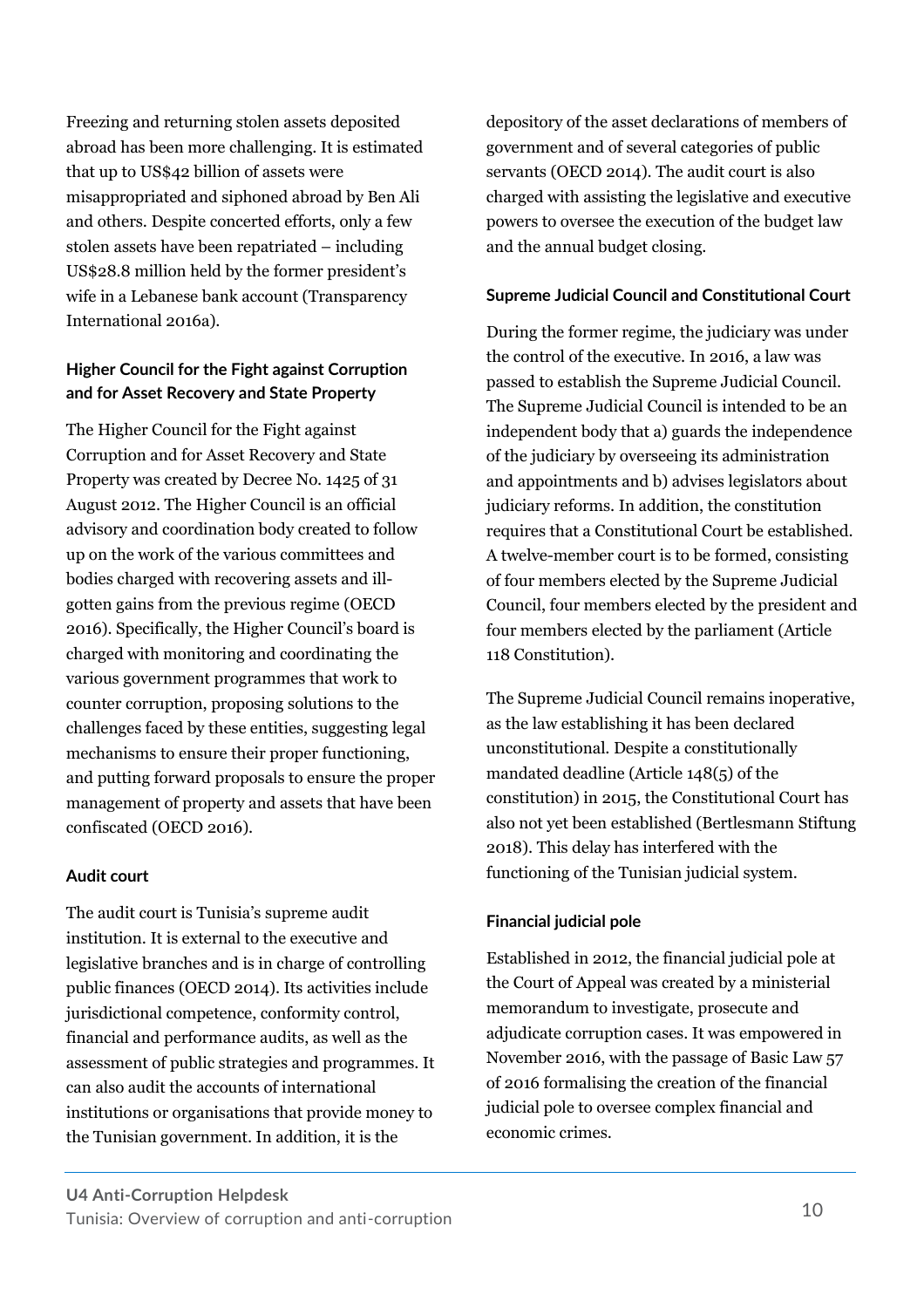Efforts to bring to justice anyone suspected to have been responsible for corruption and financial crimes are constrained by limited resources to conduct specialised complex investigations and to prosecute them (Yerkes & Muasher 2017). As of May 2016, the financial judicial pole had not yet received the resources to operate efficiently (MENA FATF 2016). At that time, ten investigating judges and five deputies to the public prosecutor handled more than 154 money laundering cases referred to them by the public prosecutor and the chief justice of the Court of Tunis. Between 2012 and May 2016, only 22 money laundering cases had been finalised by the investigating judges, 14 had been sent to the indictments chamber of the appeal court, and eight had resulted in the dismissal of charges. Only one case resulted in a final judgment (MENA FATF 2016).

#### **Ministry of Governance and the Fight against Corruption**

The Ministry of Governance and the Fight against Corruption was established after the revolution to support capacity development and anti-corruption work within public administration. The secretariat works primarily to ensure cross-government coordination (OECD 2016).

# Other stakeholders

#### **Media**

The 2014 constitution guarantees freedom of opinion, thought, expression, information and publication, subject to some restrictions, including to protect "public morals". News organisations are generally divided by political affiliation and ideology (Freedom House 2016). However, there are independent media outlets in Tunisia.

In post-revolution Tunisia, the media has more freedom and can scrutinise the behaviour of

government officials (GAN Integrity 2017; Freedom House 2016): The score of 54 on the Freedom of the 2017 Freedom of the Press Index by Freedom House is significantly better than what the country obtained in the pre-revolution era when the media was generally deemed not free with a score of 85 (Freedom House 2011). Tunisia's Freedom of the Press ratings, however, have been slipping back from 48 in 2015 to 52 in 2016 and 54 in 2017 – where 0 is considered the best and 100 the worst (Freedom House 2018).

The fact that journalists covering controversial topics continue to encounter pressure and intimidation from government officials in connection with their work is one of the main reasons why Tunisia's score has recently slipped (Freedom House 2018). Freedom House reported, for example, that officers from the National Guard interrogated Sami Ben Gharbia, co-founder of the investigative news website *Nawaat*, in connection with a story the outlet had published on the economic reconciliation bill, demanding he reveal his sources and those journalists involved in its publication. Gharbia reportedly later discovered that authorities had been monitoring his phone. Freedom House reported that officials also threatened to charge the outlet with the dissemination of false news (Freedom House 2018).

The NGO Tunis Centre for Press Freedom reported 14 assaults and attacks on journalists between October 2016 and 4 February 2017, of which 58% were allegedly committed by security forces. Journalists have also been prosecuted in military courts and been physically assaulted and had their equipment damaged or confiscated when covering controversial news (Freedom House 2018; Smith 2018).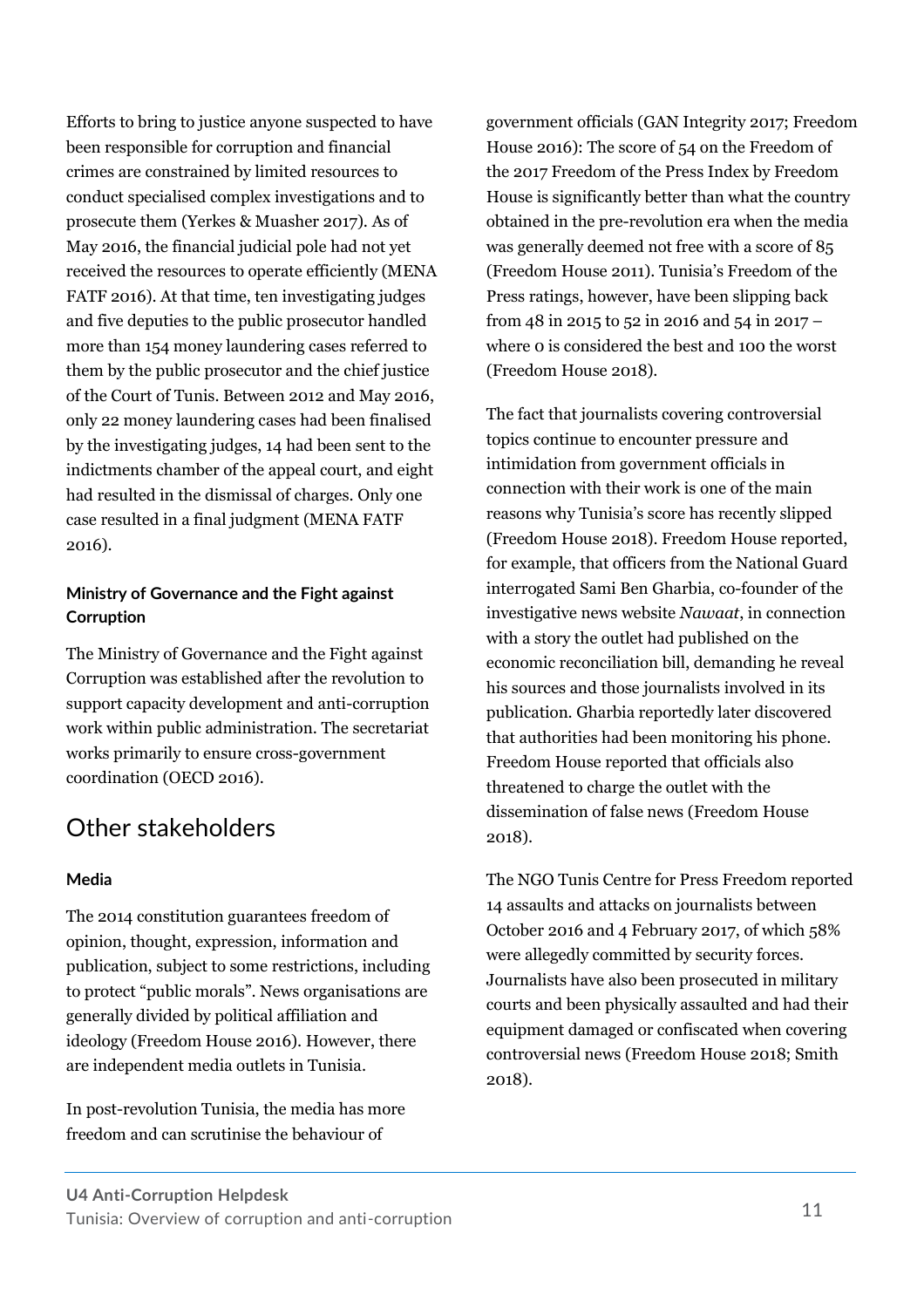#### **Civil society**

Civil society organisations and citizen-led initiatives in support of transparency and integrity in Tunisia is large, diversified and very active (OECD 2016). Citizens and civil society organisations have played an important role in keeping alive the spirit of the revolution and maintaining pressure on the National Constituent Assembly and government bodies to implement transparency and anti-corruption reforms (OECD 2016). Among them, I Watch has played a particularly prominent role. Organisations such as Touensa, Al-Bawsala and the network OpenGovt.tn are increasingly effective in playing the role of watchdogs of the system. Government and public officials are aware of their work and are trying to connect with them to build on their results. However, there is a lack of coordination, with efforts conducted on an ad hoc basis (OECD 2016).

The 2015 Nobel Peace Prize went to a quartet of Tunisian civil society organisations – the Tunisian General Labour Union, the Tunisian Confederation of Industry, Trade and Handicrafts, the Tunisian Human Rights League, and the Tunisian Order of Lawyers – in recognition of their contribution to the country's transition. The Tunisian National Dialogue Quartet was formed in the summer of 2013 when the democratisation process was in danger of collapsing as a result of political assassinations and social unrest (The Nobel Prize 2015).

Isolated cases of intimidation of Tunisian anti-corruption groups continue (Freedom House 2018). For example, in April 2017, Nabil Karoui, the head of the politically linked private Tunisian TV channel, Nessma, was heard in a voice recording plotting a defamation campaign against I-Watch staff members after they had accused him of corruption (Frontline Defenders 2017).

### Effectiveness of anti-corruption efforts

There have been mixed results in the efforts of Tunisia's anti-corruption legislative and institutional framework. There have been delays in the establishment of independent bodies conceived in the wake of 2010-11 and insufficient resourcing to some institutions to carry out significant workloads (International Crisis Group 2018). Nevertheless, significant asset recoveries from former regime leaders have been successful. Civil society has been widely acknowledged for maintaining the pressure to implement transparency and anti-corruption reforms.

A number agencies and legislation has recently been introduced, such as whistleblower protection laws and freedom of information laws. However, it is too early to evaluate their effectiveness. The Law on Administrative Reconciliation is, however, seen as contrary to the anti-corruption effort in Tunisia.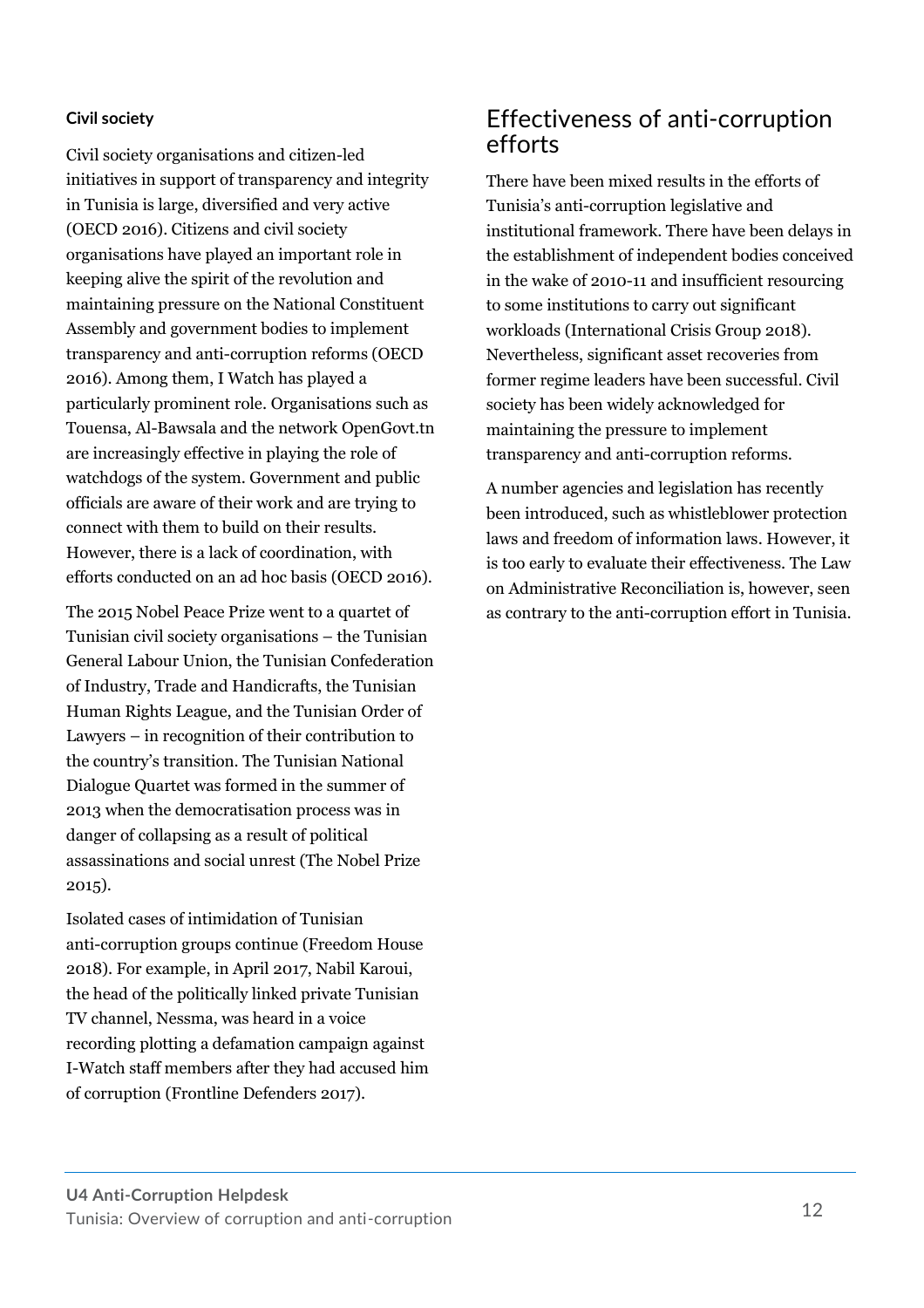### References

AFP. 2017. [Tunisia Parliament Adopts Anti-](http://english.alarabiya.net/en/News/north-africa/2017/02/23/Tunisia-parliament-adopts-anti-corruption-law-.html)[Corruption Law.](http://english.alarabiya.net/en/News/north-africa/2017/02/23/Tunisia-parliament-adopts-anti-corruption-law-.html)

Bertelsmann Stiftung. 2018. BTI 2018. [Tunisia](https://www.bti-project.org/en/reports/country-reports/detail/itc/TUN/)  [Country Report.](https://www.bti-project.org/en/reports/country-reports/detail/itc/TUN/)

Blaise, L. 2018. Tunisia Truth [Commission](https://www.nytimes.com/2018/06/06/world/middleeast/tunisia-torture-trial-zine-el-abidine-ben-ali.html) Brings One Court Case in Four [Years.](https://www.nytimes.com/2018/06/06/world/middleeast/tunisia-torture-trial-zine-el-abidine-ben-ali.html)

Conference of the State Parties to the United Nations Convention Against Corruption, Implementation Review Group. 2015. [Executive](https://www.unodc.org/documents/treaties/UNCAC/WorkingGroups/ImplementationReviewGroup/ExecutiveSummaries/V1503720e.pdf)  [Summary,](https://www.unodc.org/documents/treaties/UNCAC/WorkingGroups/ImplementationReviewGroup/ExecutiveSummaries/V1503720e.pdf) Tunisia. CAC/COSP/IRG/I/3/1/Add.23\*.

Danish Institute for Human Rights. 2018. [Study of](https://www.humanrights.dk/sites/humanrights.dk/files/media/researchpublications/downloads/tunis-rapport-version_english.pdf)  [State Actors in the Tunisian Human Rights System.](https://www.humanrights.dk/sites/humanrights.dk/files/media/researchpublications/downloads/tunis-rapport-version_english.pdf)

El Malki, F-Z. 2017[. The War on Corruption Held](http://carnegieendowment.org/sada/72644)  [Back.](http://carnegieendowment.org/sada/72644)

Freedom House. 2011. [Freedom of the Press 2011.](https://freedomhouse.org/sites/default/files/FOTP%202011%20Global%20%26%20Regional%20Rankings.pdf)

Freedom House. 2018. [Freedom in the World 2018.](https://freedomhouse.org/report/freedom-world/2018/tunisia)

Freedom House. 2016. [Freedom of the Press 2016.](https://freedomhouse.org/report/freedom-press/2016/tunisia)

Frontline Defenders. 2017. [Harassment against I-](https://www.frontlinedefenders.org/en/case/harassment-against-i-watch-staff-members)[Watch Staff Members.](https://www.frontlinedefenders.org/en/case/harassment-against-i-watch-staff-members)

Gall, C. 2016. In [Tunisia,](https://www.nytimes.com/2015/11/07/world/africa/in-tunisia-a-mission-of-justice-and-a-moment-of-reckoning.html?ref=topics) a Mission of Justice and a Moment of [Reckoning](https://www.nytimes.com/2015/11/07/world/africa/in-tunisia-a-mission-of-justice-and-a-moment-of-reckoning.html?ref=topics)

Gall, C. 2017[. Corruption Crackdown Intensifies in](https://www.nytimes.com/2017/06/25/world/africa/corruption-crackdown-intensifies-in-tunisia-and-the-people-cheer.html)  [Tunisia, and the People Cheer.](https://www.nytimes.com/2017/06/25/world/africa/corruption-crackdown-intensifies-in-tunisia-and-the-people-cheer.html)

GAN Integrity. 2017. [Tunisia Corruption Report.](https://www.business-anti-corruption.com/country-profiles/tunisia/)

Global Integrity. 2018. [Africa Integrity Indicators.](https://aii.globalintegrity.org/scores-map?stringId=transparency_accountability&year=2018)

Global Right to Information. 2016. Global [Right to](http://www.rti-rating.org/country-data/scoring/?country_name=Tunisia#right)  [Information Ranking: Tunisia.](http://www.rti-rating.org/country-data/scoring/?country_name=Tunisia#right)

Guellali, A. 2017. [The Law That Could be the Final](https://www.hrw.org/news/2017/05/23/law-could-be-final-blow-tunisias-transition)  [Blow to Tunisia's Transition](https://www.hrw.org/news/2017/05/23/law-could-be-final-blow-tunisias-transition).

Human Rights Council. 2018. [Report of the](https://www.ohchr.org/Documents/Issues/Development/IEDebt/A_HRC_37_54_Add.1.pdf)  [Independent Expert on the Effects of Foreign Debt](https://www.ohchr.org/Documents/Issues/Development/IEDebt/A_HRC_37_54_Add.1.pdf) 

[and Other Related International Financial](https://www.ohchr.org/Documents/Issues/Development/IEDebt/A_HRC_37_54_Add.1.pdf)  [Obligations of States on the Full Enjoyment of](https://www.ohchr.org/Documents/Issues/Development/IEDebt/A_HRC_37_54_Add.1.pdf)  [Human Rights, Particularly Economic, Social and](https://www.ohchr.org/Documents/Issues/Development/IEDebt/A_HRC_37_54_Add.1.pdf)  [Cultural Rights on His Mission to Tunisia.](https://www.ohchr.org/Documents/Issues/Development/IEDebt/A_HRC_37_54_Add.1.pdf) A/HRC/37/54/Add.1.

Human Rights Watch, Tunisia, [Secret Detentions](https://www.hrw.org/news/2017/06/09/tunisia-secret-detentions-mar-anti-corruption-effort)  [Mar Anti-Corruption Effort,](https://www.hrw.org/news/2017/06/09/tunisia-secret-detentions-mar-anti-corruption-effort) 9 June 2017.

International Crisis Group. 2016. [Tunisia:](https://www.crisisgroup.org/middle-east-north-africa/north-africa/tunisia/tunisia-transitional-justice-and-fight-against-corruption)  [Transitional Justice and the Fight Against](https://www.crisisgroup.org/middle-east-north-africa/north-africa/tunisia/tunisia-transitional-justice-and-fight-against-corruption)  [Corruption.](https://www.crisisgroup.org/middle-east-north-africa/north-africa/tunisia/tunisia-transitional-justice-and-fight-against-corruption)

International Crisis Group. 2017[. Blocked](https://www.crisisgroup.org/middle-east-north-africa/north-africa/tunisia/177-blocked-transition-corruption-and-regionalism-tunisia)  [Transition: Corruption and Regionalism in Tunisia.](https://www.crisisgroup.org/middle-east-north-africa/north-africa/tunisia/177-blocked-transition-corruption-and-regionalism-tunisia)

International Crisis Group. 2018[. Strengthening](https://www.crisisgroup.org/middle-east-north-africa/north-africa/tunisia/strengthening-institutions-tunisia)  [Institutions in Tunisia.](https://www.crisisgroup.org/middle-east-north-africa/north-africa/tunisia/strengthening-institutions-tunisia)

International Republican Institute. 2018. [Tunisia](https://www.iri.org/resource/tunisia-poll-confirms-deep-economic-unease-satisfaction-anticorruption-campaign)  [Poll Confirms Deep Economic Unease; Satisfaction](https://www.iri.org/resource/tunisia-poll-confirms-deep-economic-unease-satisfaction-anticorruption-campaign)  [with Anticorruption Campaign.](https://www.iri.org/resource/tunisia-poll-confirms-deep-economic-unease-satisfaction-anticorruption-campaign)

International Republic Institute. 2017. [Public](http://www.iri.org/sites/default/files/2017-9-26_tunisia_poll_presentation.pdf)  [Opinion Survey of Tunisians: August 11-August 17,](http://www.iri.org/sites/default/files/2017-9-26_tunisia_poll_presentation.pdf)  [2017.](http://www.iri.org/sites/default/files/2017-9-26_tunisia_poll_presentation.pdf)

International Monetary Fund. 2018. [Tunisia: Letter](https://www.imf.org/external/np/loi/2018/tun/031418.pdf)  [of Intent, Memorandum of Economic and Financial](https://www.imf.org/external/np/loi/2018/tun/031418.pdf)  [Policies, and Technical Memorandum of](https://www.imf.org/external/np/loi/2018/tun/031418.pdf)  [Understanding.](https://www.imf.org/external/np/loi/2018/tun/031418.pdf)

I WATCH Organisation. 2014. [A Review on](https://issuu.com/iwatch/docs/uncac_english)  [Tunisia's Compliance with the Un](https://issuu.com/iwatch/docs/uncac_english)ited Nations [Convention Against Corruption.](https://issuu.com/iwatch/docs/uncac_english)

I WATCH Organisation & Transparency International. 2015. Etude Sur Le Système National D'Intégrité Tunisie 2015.

Marzouki, N. 2017[. Why Tunisia Just Passed](https://www.washingtonpost.com/news/monkey-cage/wp/2017/09/21/why-tunisia-just-passed-controversial-laws-on-corruption-and-womens-right-to-marry/?noredirect=on&utm_term=.77f5a2d83900)  [Controversial Laws on Corruption and Women's](https://www.washingtonpost.com/news/monkey-cage/wp/2017/09/21/why-tunisia-just-passed-controversial-laws-on-corruption-and-womens-right-to-marry/?noredirect=on&utm_term=.77f5a2d83900)  [Right to Marry.](https://www.washingtonpost.com/news/monkey-cage/wp/2017/09/21/why-tunisia-just-passed-controversial-laws-on-corruption-and-womens-right-to-marry/?noredirect=on&utm_term=.77f5a2d83900)

Meddeb, Y. 2018[. Losing the war on graft?](http://afrobarometer.org/sites/default/files/publications/Dispatches/ab_r7_dispatchno247_perceptions_of_corruption_in_tunisia.pdf)  [Tunisians dissatisfied with government's a](http://afrobarometer.org/sites/default/files/publications/Dispatches/ab_r7_dispatchno247_perceptions_of_corruption_in_tunisia.pdf)nti[corruption performance.](http://afrobarometer.org/sites/default/files/publications/Dispatches/ab_r7_dispatchno247_perceptions_of_corruption_in_tunisia.pdf)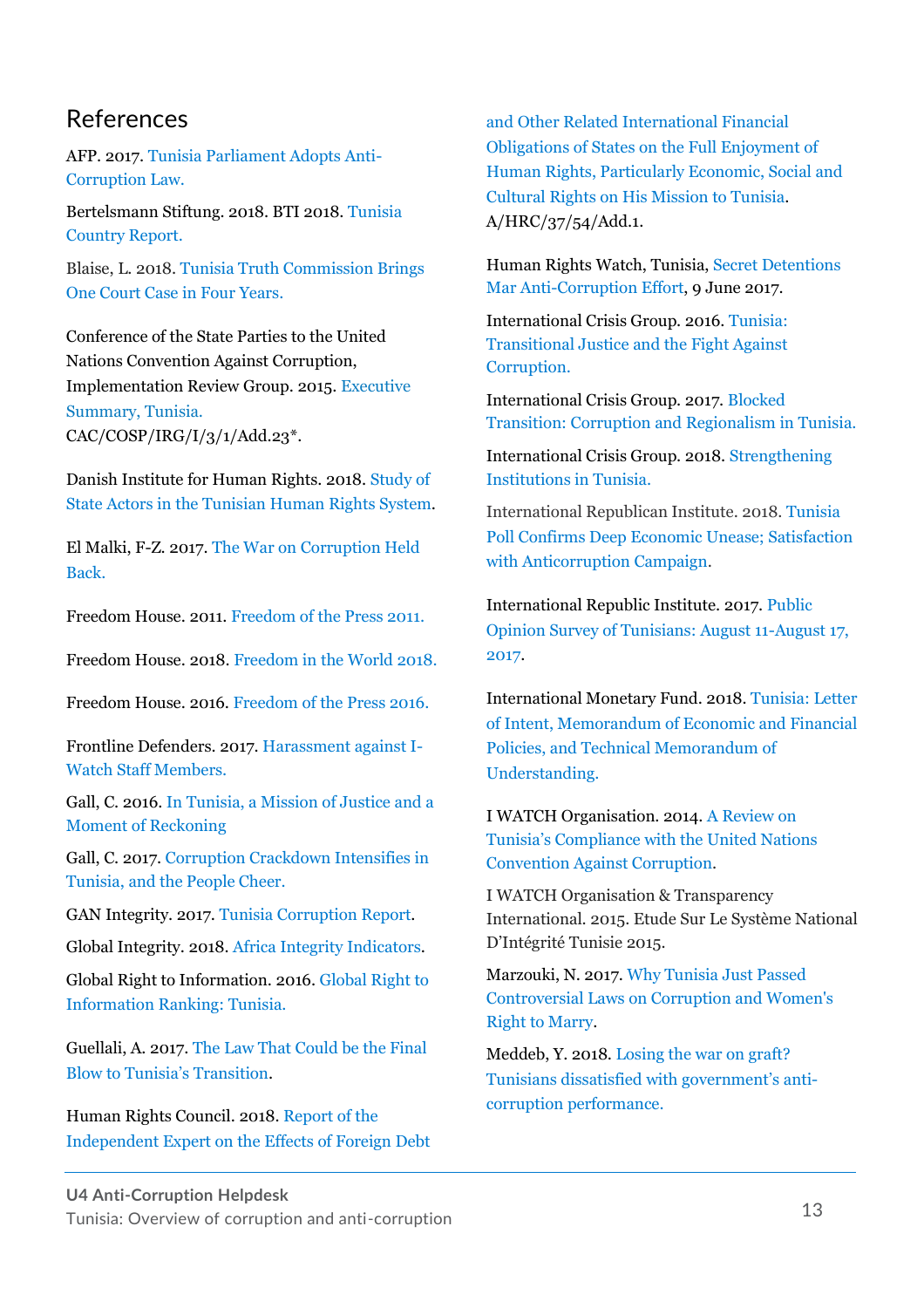MEE and Agencies. 2018[. Tunisian Ministers Have](http://www.middleeasteye.net/news/tunisia-approves-illegal-enrichment-law-combat-corruption-1103873689)  [to Declare Property Under Anti-Corruption Law.](http://www.middleeasteye.net/news/tunisia-approves-illegal-enrichment-law-combat-corruption-1103873689)

MENA FATF. 2016. Anti-money [Laundering and](http://www.fatf-gafi.org/media/fatf/documents/reports/mer-fsrb/Tunisia_MER_2016_EN.pdf)  [Counter-Terrorist Financing Measures Tunisia](http://www.fatf-gafi.org/media/fatf/documents/reports/mer-fsrb/Tunisia_MER_2016_EN.pdf)  [Mutual Evaluation Report.](http://www.fatf-gafi.org/media/fatf/documents/reports/mer-fsrb/Tunisia_MER_2016_EN.pdf)

Middle East Monitor. 2017. [Whistleblowers Get](https://www.middleeastmonitor.com/20170223-whistleblowers-get-greater-protection-in-tunisia/)  [Greater Protection](https://www.middleeastmonitor.com/20170223-whistleblowers-get-greater-protection-in-tunisia/) in Tunisia.

Mungiu-Pippidi, A. 2006. [Corruption: Diagnosis](https://www.journalofdemocracy.org/sites/default/files/Mungiu-Pippidi-17-3.pdf)  [and Treatment.](https://www.journalofdemocracy.org/sites/default/files/Mungiu-Pippidi-17-3.pdf)

OECD. 2016. [OECD Public Governance Reviews](http://www.oecd.org/countries/tunisia/open-government-in-tunisia-9789264227118-en.htm)  [Open Government in Tunisia.](http://www.oecd.org/countries/tunisia/open-government-in-tunisia-9789264227118-en.htm)

Rijkers, B., Freund, C. & Nucifora, A. 2014. [All in](http://documents.worldbank.org/curated/en/440461468173649062/pdf/WPS6810.pdf)  [the Family, State Capture in Tunisia.](http://documents.worldbank.org/curated/en/440461468173649062/pdf/WPS6810.pdf)

Robbins, M. 2016[. Tunisia Five Years after the](http://www.arabbarometer.org/wp-content/uploads/Tunisia_Public_Opinion_Survey_2016_Democracy.pdf)  [Revolution, Findings from the Arab Barometer.](http://www.arabbarometer.org/wp-content/uploads/Tunisia_Public_Opinion_Survey_2016_Democracy.pdf)

Smith, B. 2018[. Tunisia 2018. Briefing Paper,](https://researchbriefings.parliament.uk/ResearchBriefing/Summary/CBP-8342#fullreport)  [Number CBP 8342,](https://researchbriefings.parliament.uk/ResearchBriefing/Summary/CBP-8342#fullreport) House of Commons.

Stark et al. 2016. [Free to Expose Corruption: The](https://ijoc.org/index.php/ijoc/article/view/5712/1793)  [Impact of Media Freedom, Internet Access, and](https://ijoc.org/index.php/ijoc/article/view/5712/1793)  [Governmental Online Service Delivery on](https://ijoc.org/index.php/ijoc/article/view/5712/1793)  [Corruption.](https://ijoc.org/index.php/ijoc/article/view/5712/1793)

Stroetges, F. 2018. [In the Triple Thr](https://www.ssoar.info/ssoar/bitstream/handle/document/56130/ssoar-2018-stroetges-In_the_Triple_Threat_to.pdf?sequence=1)eat to Tunisia's [Democracy, Corruption is King.](https://www.ssoar.info/ssoar/bitstream/handle/document/56130/ssoar-2018-stroetges-In_the_Triple_Threat_to.pdf?sequence=1)

The New Arab, 2016. [Graft in Tunisia Reaches](https://www.alaraby.co.uk/english/news/2016/8/31/graft-in-tunisia-reaches-epidemic-proportions)  ['Epidemic' Proportions](https://www.alaraby.co.uk/english/news/2016/8/31/graft-in-tunisia-reaches-epidemic-proportions).

The Nobel Prize. 2015[. The Nobel Peace Prize](https://www.nobelprize.org/prizes/peace/2015/press-release/) for [2015.](https://www.nobelprize.org/prizes/peace/2015/press-release/)

Transparency International. 2018. [Corruption](https://www.transparency.org/news/feature/corruption_perceptions_index_2017)  [Perceptions Index 2017.](https://www.transparency.org/news/feature/corruption_perceptions_index_2017)

Transparency International. 2017a. [Tainted](https://www.transparency.org/whatwedo/publication/tainted_treasures_money_laundering_risks_in_luxury_markets)  [Treasures: Money Laundering Risks in Luxury](https://www.transparency.org/whatwedo/publication/tainted_treasures_money_laundering_risks_in_luxury_markets)  [Markets.](https://www.transparency.org/whatwedo/publication/tainted_treasures_money_laundering_risks_in_luxury_markets)

Transparency International. 2017b. [Tunisia: New](https://www.transparency.org/news/pressrelease/tunisia_new_law_granting_the_corrupt_amnesty_must_be_rescinded)  [Law Granting the Corrupt Amnesty Must Be](https://www.transparency.org/news/pressrelease/tunisia_new_law_granting_the_corrupt_amnesty_must_be_rescinded)  [Rescinded.](https://www.transparency.org/news/pressrelease/tunisia_new_law_granting_the_corrupt_amnesty_must_be_rescinded)

Transparency International. 2016a[. Lost billions:](https://www.transparency.org/whatwedo/publication/lost_billions_recovering_public_money_in_egypt_libya_tunisia_and_yemen)  [Recovering Public Money in Egypt, Libya, Tunisia](https://www.transparency.org/whatwedo/publication/lost_billions_recovering_public_money_in_egypt_libya_tunisia_and_yemen)  [and Yemen.](https://www.transparency.org/whatwedo/publication/lost_billions_recovering_public_money_in_egypt_libya_tunisia_and_yemen)

Transparency International. 2016b. [People and](https://www.transparency.org/whatwedo/publication/people_and_corruption_mena_survey_2016)  [Corruption: Middle East and North Africa Survey](https://www.transparency.org/whatwedo/publication/people_and_corruption_mena_survey_2016)  [2016.](https://www.transparency.org/whatwedo/publication/people_and_corruption_mena_survey_2016)

Transparency International. 2015a. [Tunisia](https://www.transparency.org/whatwedo/publication/tunisia_whistleblowing_overview)  [Whistle-Blowing Overview.](https://www.transparency.org/whatwedo/publication/tunisia_whistleblowing_overview)

Transparency International. 2015b. [Asset](https://www.transparency.org/whatwedo/publication/asset_declarations_in_tunisia_illicit_enrichment_and_conflicts_on_interest)  [Declarations in Tunisia, Illicit Enrichment and](https://www.transparency.org/whatwedo/publication/asset_declarations_in_tunisia_illicit_enrichment_and_conflicts_on_interest)  [Conflicts of Interest of Public Officials.](https://www.transparency.org/whatwedo/publication/asset_declarations_in_tunisia_illicit_enrichment_and_conflicts_on_interest)

Transparency International. 2015c. [Speaking up](https://www.transparency.org/whatwedo/publication/speaking_up_safely_civil_society_guide_to_whistleblowing_MENA)  [Safely. Civil Society Guide to Whistleblowing](https://www.transparency.org/whatwedo/publication/speaking_up_safely_civil_society_guide_to_whistleblowing_MENA)  [Middle East and North Africa Region.](https://www.transparency.org/whatwedo/publication/speaking_up_safely_civil_society_guide_to_whistleblowing_MENA)

Transparency International. 2013. [Global](https://www.transparency.org/gcb2013/country?country=tunisia)  [Corruption Barometer 2013.](https://www.transparency.org/gcb2013/country?country=tunisia)

Transparency International. 2010. [Corruption](https://www.transparency.org/cpi2010/results#CountryResults)  [Perceptions Index.](https://www.transparency.org/cpi2010/results#CountryResults)

US Department of State. 2018. [Investment Climate](https://www.state.gov/e/eb/rls/othr/ics/investmentclimatestatements/index.htm?year=2018&dlid=281685#wrapper)  [Statement 2018: Tunisia.](https://www.state.gov/e/eb/rls/othr/ics/investmentclimatestatements/index.htm?year=2018&dlid=281685#wrapper)

US Department of State. 2017. [Tunisia 2017](https://www.state.gov/documents/organization/277511.pdf)  [Human Rights Report.](https://www.state.gov/documents/organization/277511.pdf)

WMC avec TAP. 2018. [L'élection des membres](https://www.webmanagercenter.com/2018/06/20/421236/lelection-des-membres-de-linstance-nationale-de-bonne-gouvernance-pourrait-avoir-lieu-en-juillet/)  de [l'Instance nationale de bonne gouvernance](https://www.webmanagercenter.com/2018/06/20/421236/lelection-des-membres-de-linstance-nationale-de-bonne-gouvernance-pourrait-avoir-lieu-en-juillet/)  [pourrait avoir lieu en juillet.](https://www.webmanagercenter.com/2018/06/20/421236/lelection-des-membres-de-linstance-nationale-de-bonne-gouvernance-pourrait-avoir-lieu-en-juillet/)

World Economic Forum. 2018. [The Global](http://www3.weforum.org/docs/GCR2017-2018/05FullReport/TheGlobalCompetitivenessReport2017%E2%80%932018.pdf)  [Competitiveness Report 2017-2018.](http://www3.weforum.org/docs/GCR2017-2018/05FullReport/TheGlobalCompetitivenessReport2017%E2%80%932018.pdf)

World Economic Forum. 2015. [The Global](http://www3.weforum.org/docs/WEF_GlobalCompetitivenessReport_2014-15.pdf)  [Competitiveness Report 2014-2015.](http://www3.weforum.org/docs/WEF_GlobalCompetitivenessReport_2014-15.pdf) 

World Policy. 2017. [Talking Policy: Salwa El Gantri](https://worldpolicy.org/2017/07/21/talking-policy-salwa-el-gantri-on-transitional-justice-in-tunisia/)  [on Transitional Justice in Tunisia.](https://worldpolicy.org/2017/07/21/talking-policy-salwa-el-gantri-on-transitional-justice-in-tunisia/)

Yerkes, S. 2017. [Corruption, Not Terrorism, Is](http://carnegieeurope.eu/strategiceurope/74952)  [Tunisia's Biggest Threat.](http://carnegieeurope.eu/strategiceurope/74952)

Yerkes, S. & Muasher, M. 2017. [Tunisia's](https://carnegieendowment.org/2017/10/25/tunisia-s-corruption-contagion-transition-at-risk-pub-73522)  [Corruption Contagion: A Transition at Risk.](https://carnegieendowment.org/2017/10/25/tunisia-s-corruption-contagion-transition-at-risk-pub-73522)